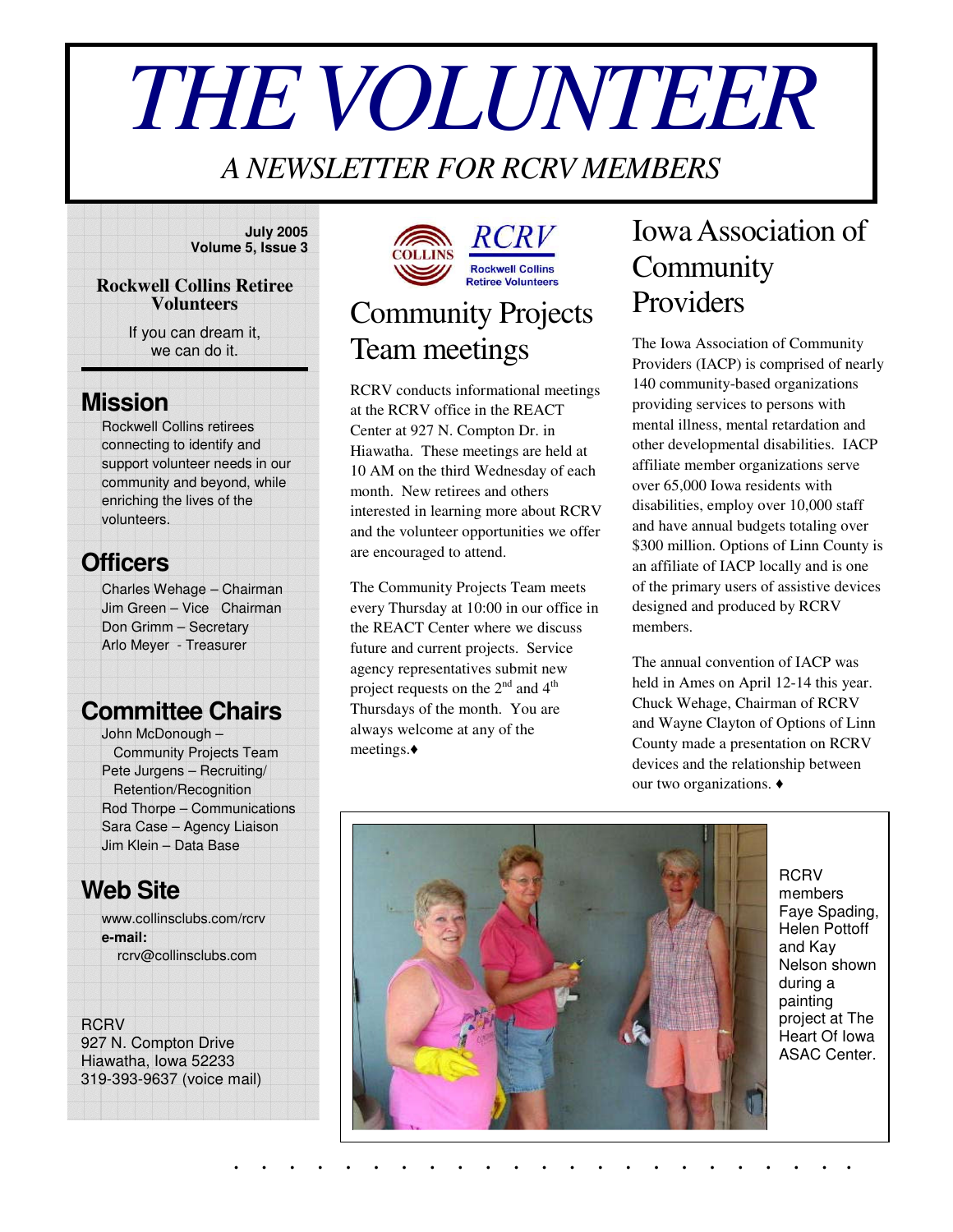## The Heritage Agency Pierce School Space

Today's older adults are pioneers in a changing, challenging world. Many are looking forward to longer, more active lives and exciting new ways to contribute to society. The Heritage Area Agency on Aging believes that older adults should have opportunities for lifelong learning in addition to a secure life, free from basic want.

Heritage is one of 667 Area Agencies on Aging nationwide and one of 13 in Iowa. Authorized by the Older Americans Act of 1965, the Heritage Agency has been a department of Kirkwood Community College in Cedar Rapids since 1973. Its facilities include an administrative office and a Conference Center which serves as a regional training facility. The Heritage staff is dedicated to educating professionals, employees, volunteers and community residents to meet the challenges that face older adults and their families in our ever-changing and aging world.

The agency plans, coordinates and funds a variety of human services programs that serve over 60,000 older adults in Benton, Cedar, Iowa, Johnson, Jones, Linn and Washington counties.

Heritage serves people age 60 and above as well as their families, communities and governments.

Elizabeth Selk is the current Executive Director of the agency and staff member Linda Dearinger serves on the board of RCRV.  $\triangleleft$ 

## Shuttle Program

NASA conducts a space camp each summer for students and educators to enhance awareness of space programs and to promote interest in science and math education. Patty Kacera who is a fourth grade teacher at Pierce Elementary School in Cedar Rapids was sponsored by Rockwell Collins to attend in 2003. She has since established a Space Shuttle mission simulation program for fourth grade students at Pierce assisted by RCRV volunteers.

This year the students constructed a mock up of their space shuttle "STS Panther 2" and a multi station, computerized mission control station. Realistic simulations of a shuttle



Inside the Space Station

mission to the Space Station were conducted during the week of April 11 this year by Pierce astronauts and mission controllers in the school gymnasium.

## Senior Health Insurance Information Program News

The new Medicare prescription drug coverage will begin January, 2006. Several notices will be mailed to Medicare recipients during the next few months outlining the important aspects of the program and SHIIP representatives caution that all notices should be opened and read carefully.

By November 15, 2005 people who have drug coverage through an employer such as Rockwell Collins will get a letter explaining their options under the Medicare drug coverage.

Future editions of **The Volunteer** will include more information as it becomes available. If you have any questions on the new program or other health insurance issues call the RCRV office at 393-9637 and leave a voice mail asking to speak to a SHIIP counselor.



Teacher Patty Kacera shown with the space and Construction of the Space Shuttle grounds crews and the RCRV volunteers

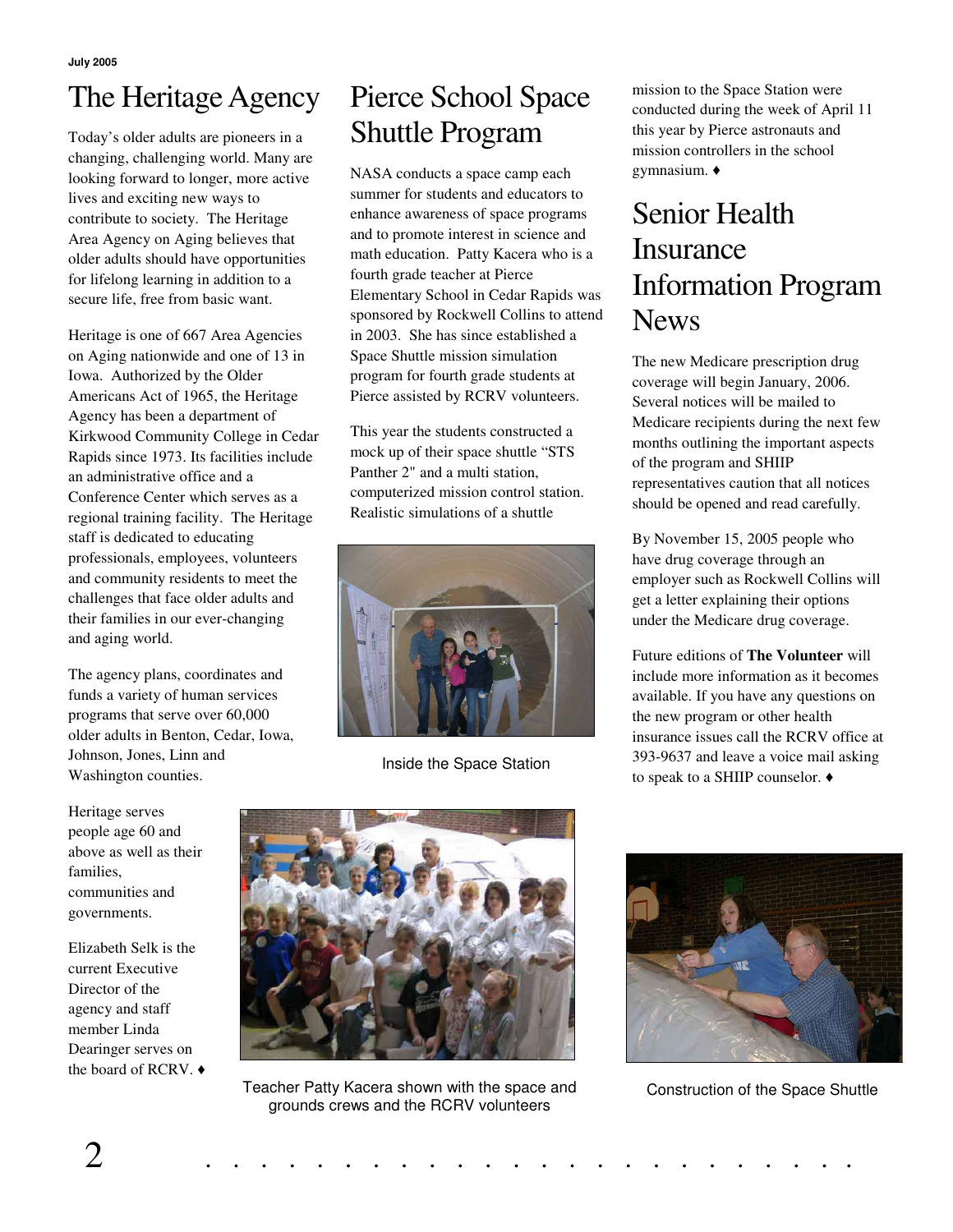### Board Meeting at Milestones in Marion

The May meeting of the RCRV Board of Directors was held at the new Aging Services Milestone center in Marion. Jo Benson-Vorwald, Director of Home Based Services and Terry Pint, Director of Milestones in Marion provided a tour of the new facility (1080 Cardinal Drive) which opened in March of this year. This additional adult day health center location offers convenient services to the eastern side of Linn

environment.

The staff and clients expressed their appreciation for the efforts RCRV volunteers provided in the establishment of the new facility.

Contact Aging Services at 398-3644 if you would like additional information.

### 2005 Senior Farmer's Market Nutrition Program



Jo Benson Vorwald addressing the RCRV Board members

Senior Farmer's Market checks will soon be available to folks in Benton, Cedar, Iowa, Jones, Johnson, Linn and Washington counties. This Senior Farmer's Market Nutrition Program provides checks to Iowa seniors to be used at farmer's markets and farm stands to purchase fresh Iowa grown fruits and vegetables.

The program is designed to promote the

consumption of fresh fruits and vegetables, to encourage seniors to shop at these direct marketing outlets, and to support the local farmers who participate in the program. Farmers' markets and other efforts that support locally grown and processed foods have a positive impact on the regional economy. Farmers'markets not only are a great place to get fresh produce, flowers and baked goods; they also may generate an estimated \$20.8 million in sales and more than 325 jobs for the Iowa economy.

To be eligible to receive the checks, a person must be 60 years of age, and must have a yearly income of \$17,705 or less if they are single or \$23,736 if they are a married couple. For married couples, each person may receive a book of checks. The checks may be used at any Farmer's market in Iowa where the farmer displays a sign that says "Iowa Farmers Market Nutrition Program Checks Accepted Here".

For further information please contact the Heritage Agency at 319-398-5559 or 1-800-332-5934.

### County and supplements the existing facility which is located at 1725 O Avenue NW.

Milestones in Marion provides needed daytime care when a loved one can no longer be home by themselves. Services provided include health screening, medication monitoring and set up, activities of daily living including practical personal care, education, stimulating recreation, and a wide variety of social activities in a supportive



The RCRV construction crew has designed and built several handicap ramps this spring.

### Collins Retirees Potluck Meetings

The Collins Retirees Potluck group meetings are held the third Tuesday of the month at the United Methodist Church located at 302 33 rd St. NE at noon for a potluck lunch and program. Upcoming programs are:

**July** - Dave Rasdal from **The Cedar Rapids Gazette August** - Violinist Mary Hanley speaking on her European tour **September** - The Dixie Note Plus music group **October** - White Elephant Auction  $\triangle$ 

. . . . . . . . . . . . . . . . . . . . . . . . 3